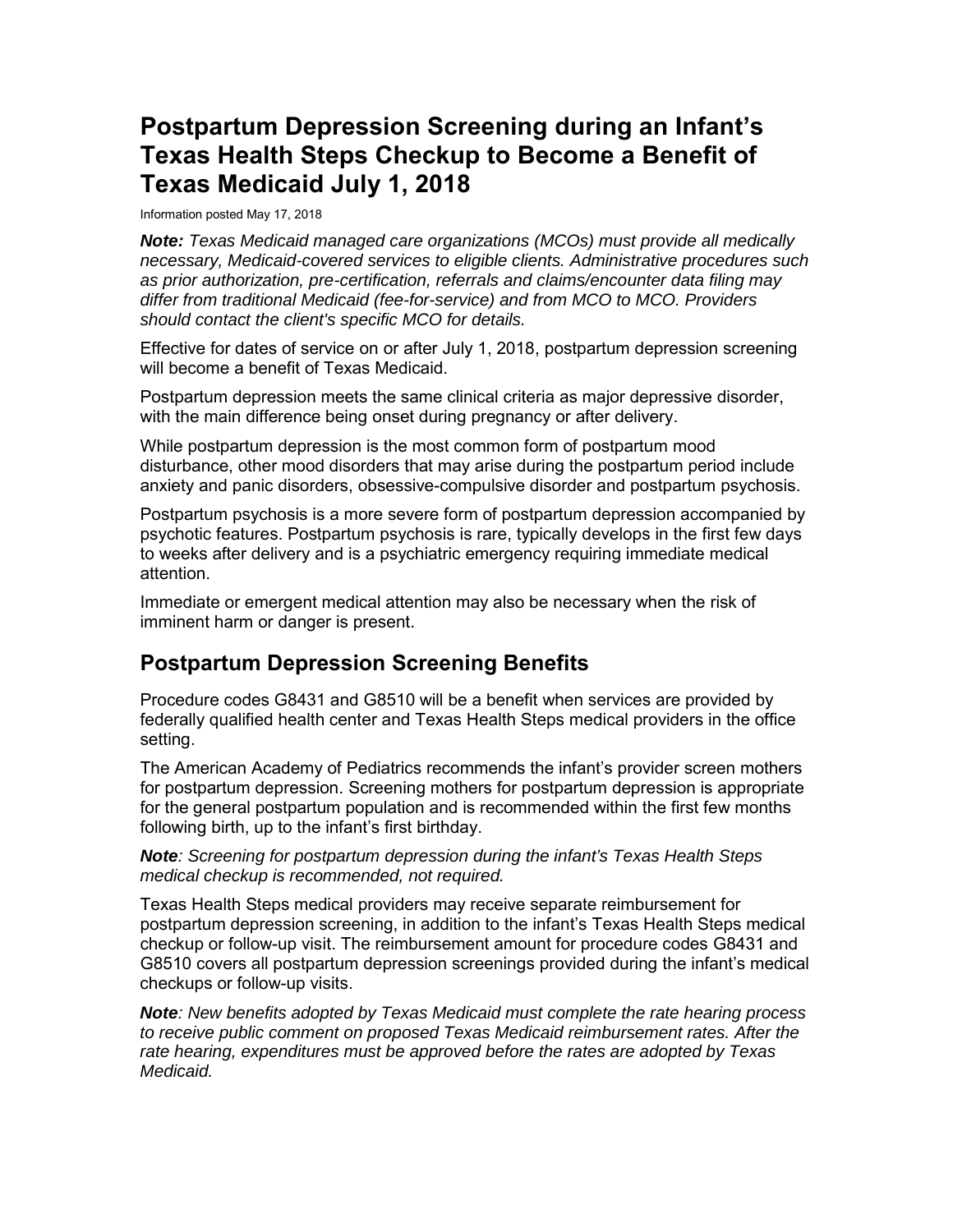### **Screening Guidelines**

 Screening using a validated tool is required. At a minimum, screening should occur at least once during the postpartum period. Validated tools may include the following:

- Edinburgh Postnatal Depression Scale
- Postpartum Depression Screening Scale
- Patient Health Questionnaire 9

Screening alone is inadequate for improving clinical outcomes. A positive screening for postpartum depression requires the Texas Health Steps provider to develop a referral plan with the mother.

#### **Positive Screenings**

 Texas Health Steps providers must discuss the screening results with the mother, discuss the possibility of depression and the impact depression may have on the mother, family and health of the infant.

 The Texas Health Steps provider and mother should discuss the mother's options so the provider can refer her to an appropriate provider. Screening and referral is not contingent upon the mother's Medicaid eligibility. When needed, referrals should be made regardless of the funding source, including referral to local mental health authorities and local behavioral health authorities.

 providers include, but are not limited to, the following: Texas Health Steps providers should refer the mother to a provider who can perform further evaluation and determine an appropriate course of treatment. Appropriate

- Mental health clinicians
- The mother's primary care provider
- Obstetricians and gynecologists
- Family physicians
- Community resources such as local mental health authorities

 *Note: Referral to an emergency center may be necessary when the risk for imminent harm or danger is present, such as mothers who report suicidal thoughts or thoughts of harming herself or the baby.* 

 Resources for support in the interim should be provided until the mother is able to access care.

Scheduling a return visit for the infant, sooner than the next scheduled visit, may be appropriate in some cases.

#### **Documentation Requirements**

 Documentation in the infant's medical record must include the name of the screening tool used and the date screening was completed.

tool used and the date screening was completed.<br>If the mother screens positive for depression, at a minimum, the provider must note that a referral plan was discussed with the mother and a referral to an appropriate provider